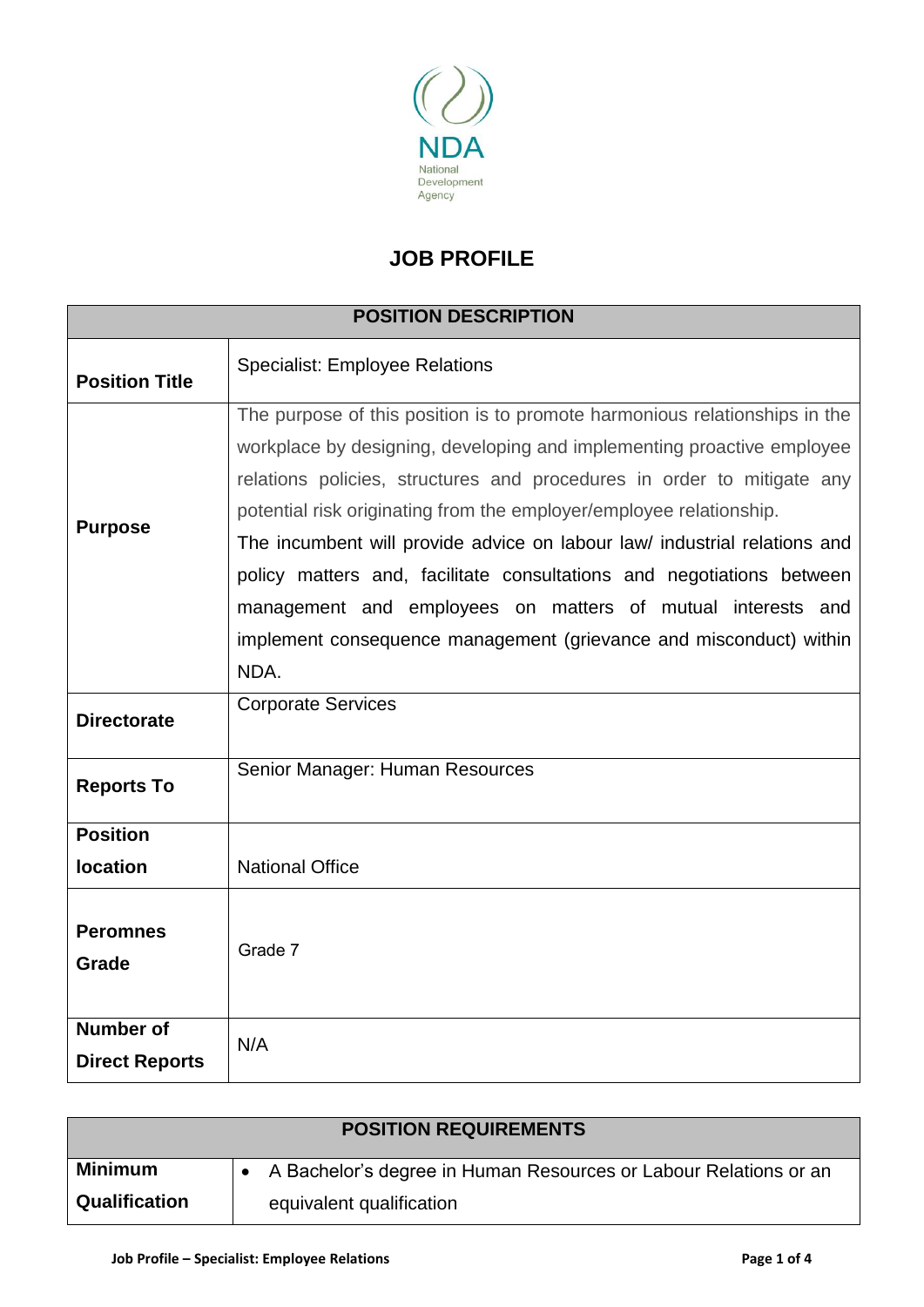| <b>Essential</b>                                                             | At least 5 years in labour relations management                       |  |  |  |
|------------------------------------------------------------------------------|-----------------------------------------------------------------------|--|--|--|
| <b>Experience</b>                                                            | At least 3 years experience in labour relations in public sector      |  |  |  |
|                                                                              | Extensive experience in collective bargaining, grievance handling and |  |  |  |
|                                                                              | misconduct/consequence management                                     |  |  |  |
| Knowledge                                                                    | Expert knowledge of the Labour Relations Act<br>$\bullet$             |  |  |  |
|                                                                              | Expert knowledge of other relevant HR legislation applicable to       |  |  |  |
|                                                                              | employee relations environment                                        |  |  |  |
|                                                                              | Expert knowledge of CCMA rules, processes, procedures and dispute     |  |  |  |
|                                                                              | resolution                                                            |  |  |  |
| Core                                                                         | <b>Strategic Capability and Leadership</b><br>$\bullet$               |  |  |  |
| <b>Competencies</b><br>Policy conceptualization, analysis and implementation |                                                                       |  |  |  |
|                                                                              | People Management and Empowerment                                     |  |  |  |
|                                                                              | Programme and Project Management                                      |  |  |  |
|                                                                              | <b>Financial Management</b>                                           |  |  |  |
|                                                                              | <b>Change Management</b>                                              |  |  |  |
|                                                                              | Knowledge Management                                                  |  |  |  |
|                                                                              | Service Delivery Innovation                                           |  |  |  |
|                                                                              | <b>Problem Solving and Analysis</b><br>$\bullet$                      |  |  |  |
|                                                                              | <b>Client Orientation and Customer Focus</b>                          |  |  |  |
|                                                                              | Communication                                                         |  |  |  |
|                                                                              | Honesty and Integrity                                                 |  |  |  |
|                                                                              | Interpersonal skills<br>$\bullet$                                     |  |  |  |
|                                                                              | Leveraging diversity<br>$\bullet$                                     |  |  |  |
|                                                                              | Coaching and mentoring<br>$\bullet$                                   |  |  |  |
| <b>Personal</b>                                                              | Tenacity<br>$\bullet$                                                 |  |  |  |
| <b>Attributes</b>                                                            | Professionalism<br>$\bullet$                                          |  |  |  |
|                                                                              | Integrity                                                             |  |  |  |

| <b>MAIN AREAS OF RESPONSIBILITY</b> |                |                                                                     |  |
|-------------------------------------|----------------|---------------------------------------------------------------------|--|
| <b>Institutionalisation</b>         | $\bullet$      | Ensure that proactive labour relations policies, structures and     |  |
| of the employee                     |                | procedures are in place and that they are properly communicated to  |  |
| relations function                  |                | all, consistently applied and they promote co-operation and respect |  |
| and capacity                        |                | amongst all levels of staff to achieve stable and healthy           |  |
| within NDA                          | relationships. |                                                                     |  |
|                                     |                | Maintain and update all IR policies and procedures,                 |  |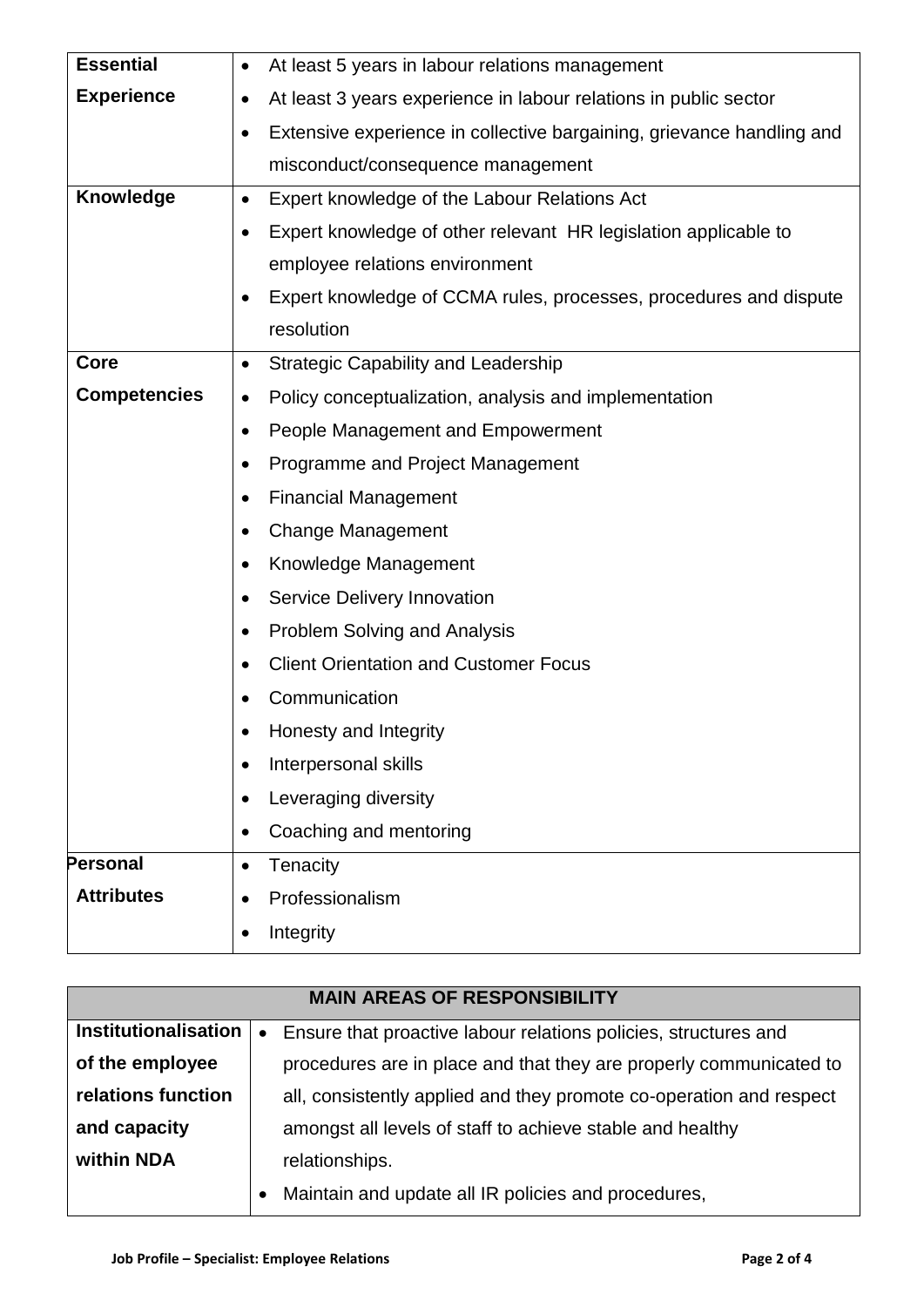|                        | Ensure the enforcement and adherence of these policies and                       |  |  |  |
|------------------------|----------------------------------------------------------------------------------|--|--|--|
|                        | procedures by advising and monitoring management and staff.                      |  |  |  |
|                        | Develop human and institutional capacity of NDA to implement the                 |  |  |  |
|                        | employee relations policies and to comply with statutory                         |  |  |  |
|                        | requirements.                                                                    |  |  |  |
|                        | In conjunction with the OD unit, develop training programmes in                  |  |  |  |
|                        | employee relations for management and staff.                                     |  |  |  |
|                        | Develop, implement and promote employee relations programmes or                  |  |  |  |
|                        | interventions.                                                                   |  |  |  |
| Workplace              | Facilitate the development and implementation of organisational                  |  |  |  |
| <b>Relationship</b>    | rights agreements with union/s or employee representatives                       |  |  |  |
| <b>Management</b>      | Monitor, review, and suggest amendments to the relationship<br>٠                 |  |  |  |
|                        | agreement as required.                                                           |  |  |  |
|                        | Facilitate the implementation of employee / (Union)/management                   |  |  |  |
|                        | meetings.                                                                        |  |  |  |
|                        | Management of industrial action and provide technical support to                 |  |  |  |
|                        | <b>NDA</b>                                                                       |  |  |  |
|                        | Consult and advise management and employees with regard to                       |  |  |  |
|                        | legislation, policies, and procedures                                            |  |  |  |
|                        | Attend and/or facilitate divisional or unit meetings, when required              |  |  |  |
|                        | and where employee relations are adversely affected.                             |  |  |  |
|                        | Facilitate and maintain a good working relationship with union                   |  |  |  |
|                        | representatives                                                                  |  |  |  |
|                        | Maintain sound relationship with representatives from the Labour of              |  |  |  |
|                        | Department, and any other government official and Service                        |  |  |  |
|                        | Providers                                                                        |  |  |  |
|                        | Monitor and ensure implementation of agreements between                          |  |  |  |
|                        | management and union/s.                                                          |  |  |  |
|                        |                                                                                  |  |  |  |
| <b>IR Consultation</b> | Identify and/or evaluate causes of conflict and propose appropriate<br>$\bullet$ |  |  |  |
|                        | corrective action                                                                |  |  |  |
|                        | Represent NDA at the CCMA in Conciliation and Arbitration matters                |  |  |  |
|                        | In conjunction with the Legal and Risk Unit, facilitate and oversee              |  |  |  |
|                        | any litigations emanating from employee relations                                |  |  |  |
|                        | Provide support to management and staff in managing performance                  |  |  |  |
|                        | and assist in the analysis of plans to resolve any identified                    |  |  |  |
|                        |                                                                                  |  |  |  |